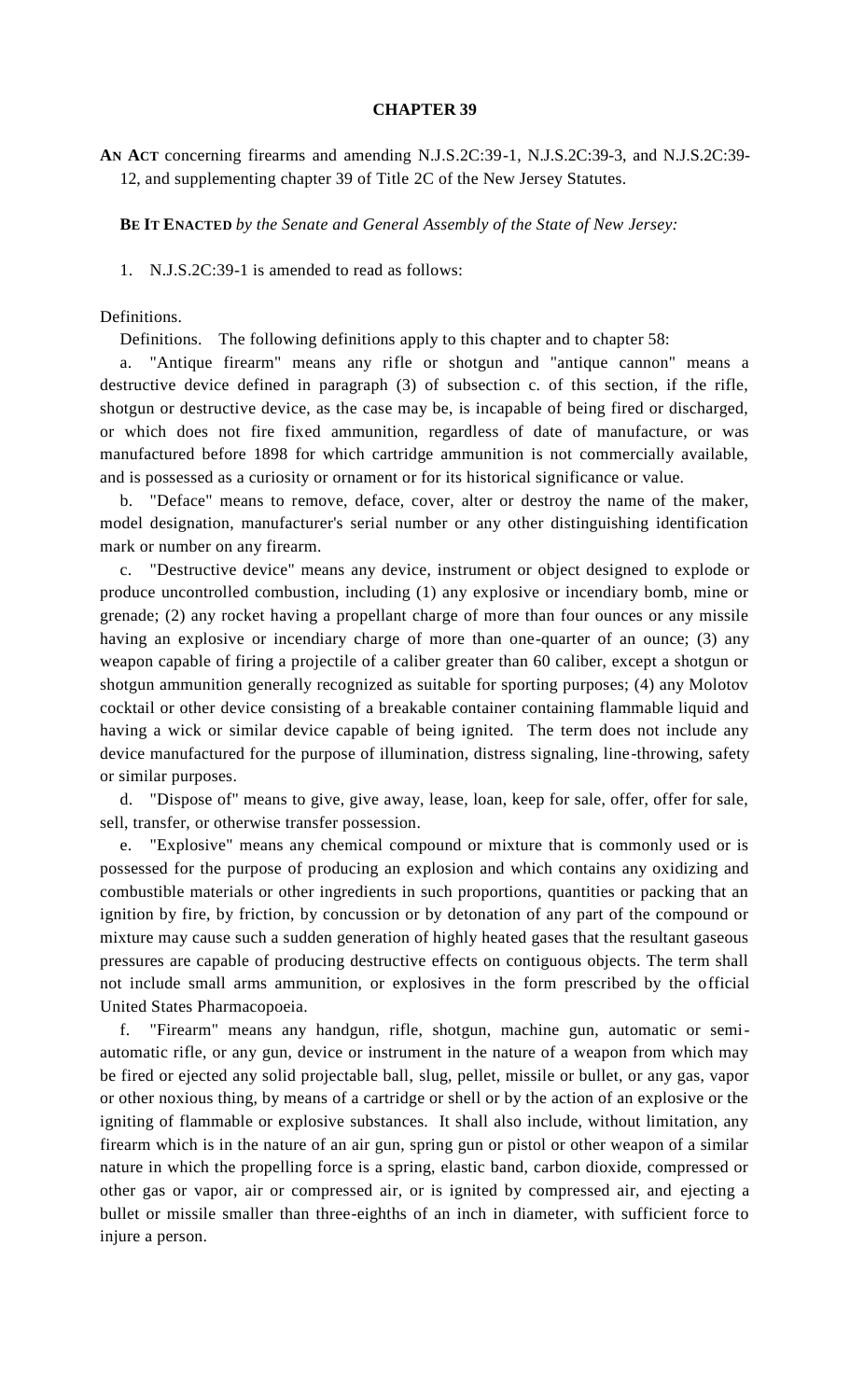g. "Firearm silencer" means any instrument, attachment, weapon or appliance for causing the firing of any gun, revolver, pistol or other firearm to be silent, or intended to lessen or muffle the noise of the firing of any gun, revolver, pistol or other firearm.

h. "Gravity knife" means any knife which has a blade which is released from the handle or sheath thereof by the force of gravity or the application of centrifugal force.

i. "Machine gun" means any firearm, mechanism or instrument not requiring that the trigger be pressed for each shot and having a reservoir, belt or other means of storing and carrying ammunition which can be loaded into the firearm, mechanism or instrument and fired therefrom. A machine gun also shall include, without limitation, any firearm with a trigger crank attached.

j. "Manufacturer" means any person who receives or obtains raw materials or parts and processes them into firearms or finished parts of firearms, except a person who exclusively processes grips, stocks and other nonmetal parts of firearms. The term does not include a person who repairs existing firearms or receives new and used raw materials or parts solely for the repair of existing firearms.

k. "Handgun" means any pistol, revolver or other firearm originally designed or manufactured to be fired by the use of a single hand.

l. "Retail dealer" means any person including a gunsmith, except a manufacturer or a wholesale dealer, who sells, transfers or assigns for a fee or profit any firearm or parts of firearms or ammunition which he has purchased or obtained with the intention, or for the purpose, of reselling or reassigning to persons who are reasonably understood to be the ultimate consumers, and includes any person who is engaged in the business of repairing firearms or who sells any firearm to satisfy a debt secured by the pledge of a firearm.

m. "Rifle" means any firearm designed to be fired from the shoulder and using the energy of the explosive in a fixed metallic cartridge to fire a single projectile through a rifled bore for each single pull of the trigger.

n. "Shotgun" means any firearm designed to be fired from the shoulder and using the energy of the explosive in a fixed shotgun shell to fire through a smooth bore either a number of ball shots or a single projectile for each pull of the trigger, or any firearm designed to be fired from the shoulder which does not fire fixed ammunition.

"Sawed-off shotgun" means any shotgun having a barrel or barrels of less than 18 inches in length measured from the breech to the muzzle, or a rifle having a barrel or barrels of less than 16 inches in length measured from the breech to the muzzle, or any firearm made from a rifle or a shotgun, whether by alteration, or otherwise, if such firearm as modified has an overall length of less than 26 inches.

p. "Switchblade knife" means any knife or similar device which has a blade which opens automatically by hand pressure applied to a button, spring or other device in the handle of the knife.

q. "Superintendent" means the Superintendent of the State Police.

r. "Weapon" means anything readily capable of lethal use or of inflicting serious bodily injury. The term includes, but is not limited to, all (1) firearms, even though not loaded or lacking a clip or other component to render them immediately operable; (2) components which can be readily assembled into a weapon; (3) gravity knives, switchblade knives, daggers, dirks, stilettos, or other dangerous knives, billies, blackjacks, bludgeons, metal knuckles, sandclubs, slingshots, cesti or similar leather bands studded with metal filings or razor blades imbedded in wood; and (4) stun guns; and any weapon or other device which projects, releases, or emits tear gas or any other substance intended to produce temporary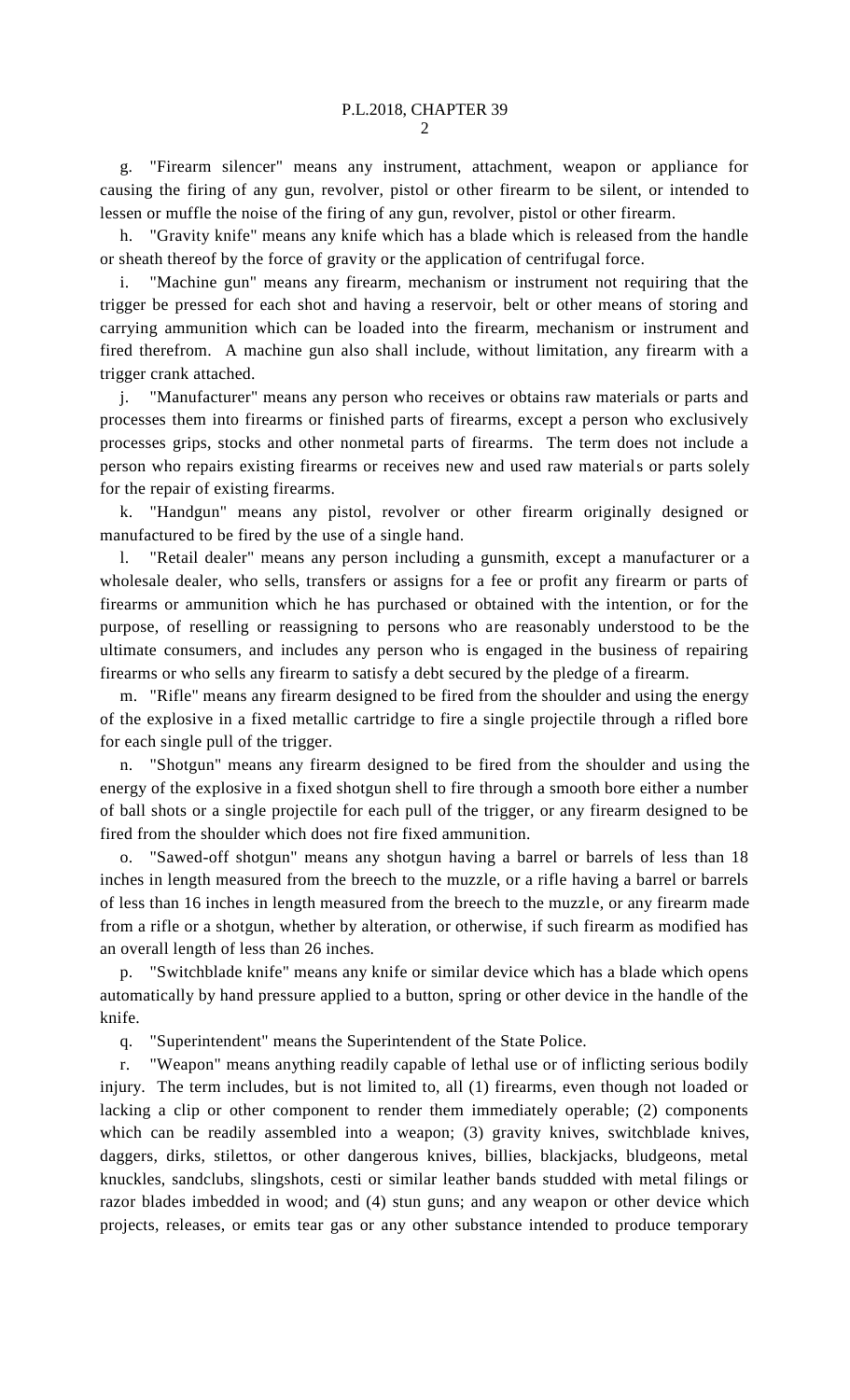physical discomfort or permanent injury through being vaporized or otherwise dispensed in the air.

s. "Wholesale dealer" means any person, except a manufacturer, who sells, transfers, or assigns firearms, or parts of firearms, to persons who are reasonably understood not to be the ultimate consumers, and includes persons who receive finished parts of firearms and assemble them into completed or partially completed firearms, in furtherance of such purpose, except that it shall not include those persons dealing exclusively in grips, stocks and other nonmetal parts of firearms.

t. "Stun gun" means any weapon or other device which emits an electrical charge or current intended to temporarily or permanently disable a person.

u. "Ballistic knife" means any weapon or other device capable of lethal use and which can propel a knife blade.

v. "Imitation firearm" means an object or device reasonably capable of being mistaken for a firearm.

w. "Assault firearm" means:

(1) The following firearms:

Algimec AGM1 type

Any shotgun with a revolving cylinder such as the "Street Sweeper" or "Striker 12"

Armalite AR-180 type

Australian Automatic Arms SAR

Avtomat Kalashnikov type semi-automatic firearms

Beretta AR-70 and BM59 semi-automatic firearms

Bushmaster Assault Rifle

Calico M-900 Assault carbine and M-900

CETME G3

Chartered Industries of Singapore SR-88 type

Colt AR-15 and CAR-15 series

Daewoo K-1, K-2, Max 1 and Max 2, AR 100 types

Demro TAC-1 carbine type

Encom MP-9 and MP-45 carbine types

FAMAS MAS223 types

FN-FAL, FN-LAR, or FN-FNC type semi-automatic firearms

Franchi SPAS 12 and LAW 12 shotguns

G3SA type

Galil type Heckler and Koch HK91, HK93, HK94, MP5, PSG-1

Intratec TEC 9 and 22 semi-automatic firearms

M1 carbine type

M14S type

MAC 10, MAC 11, MAC 11-9mm carbine type firearms

PJK M-68 carbine type

Plainfield Machine Company Carbine

Ruger K-Mini-14/5F and Mini-14/5RF

SIG AMT, SIG 550SP, SIG 551SP, SIG PE-57 types

SKS with detachable magazine type

Spectre Auto carbine type

Springfield Armory BM59 and SAR-48 type

Sterling MK-6, MK-7 and SAR types

Steyr A.U.G. semi-automatic firearms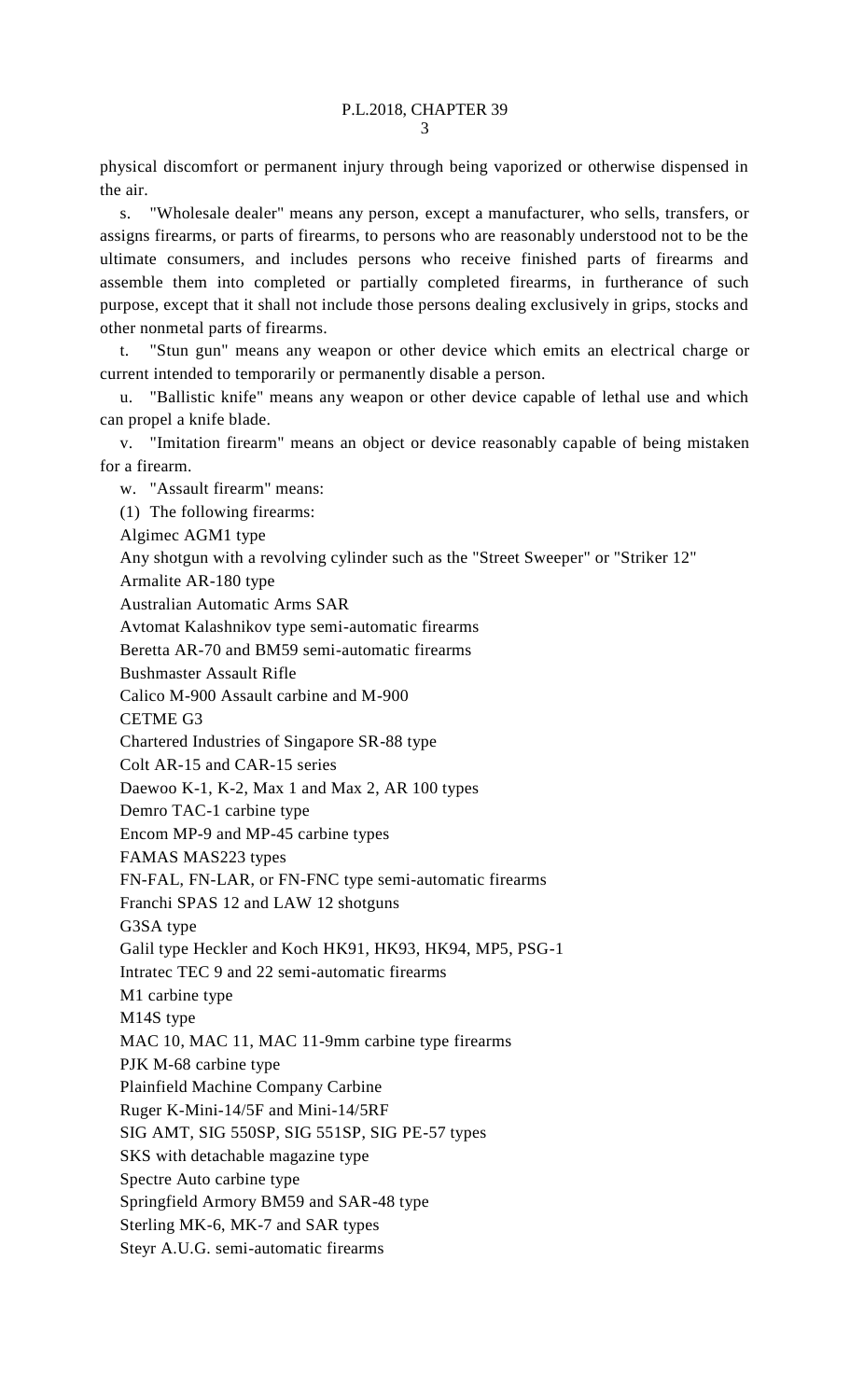USAS 12 semi-automatic type shotgun

Uzi type semi-automatic firearms

Valmet M62, M71S, M76, or M78 type semi-automatic firearms

Weaver Arm Nighthawk.

(2) Any firearm manufactured under any designation which is substantially identical to any of the firearms listed above.

(3) A semi-automatic shotgun with either a magazine capacity exceeding six rounds, a pistol grip, or a folding stock.

(4) A semi-automatic rifle with a fixed magazine capacity exceeding 10 rounds. "Assault firearm" shall not include a semi-automatic rifle which has an attached tubular deviceand which is capable of operating only with .22 caliber rimfire ammunition.

(5) A part or combination of parts designed or intended to convert a firearm into an assault firearm, or any combination of parts from which an assault firearm may be readily assembled if those parts are in the possession or under the control of the same person.

(6) A firearm with a bump stock attached.

x. "Semi-automatic" means a firearm which fires a single projectile for each single pull of the trigger and is self-reloading or automatically chambers a round, cartridge, or bullet.

"Large capacity ammunition magazine" means a box, drum, tube or other container which is capable of holding more than 10 rounds of ammunition to be fed continuously and directly therefrom into a semi-automatic firearm. The term shall not include an attached tubular device which is capable of holding only .22 caliber rimfire ammunition.

z. "Pistol grip" means a well-defined handle, similar to that found on a handgun, that protrudes conspicuously beneath the action of the weapon, and which permits the shotgun to be held and fired with one hand.

aa. "Antique handgun" means a handgun manufactured before 1898, or a replica thereof, which is recognized as being historical in nature or of historical significance and either (1) utilizes a match, friction, flint, or percussion ignition, or which utilizes a pin-fire cartridge in which the pin is part of the cartridge or (2) does not fire fixed ammunition or for which cartridge ammunition is not commercially available.

bb. "Trigger lock" means a commercially available device approved by the Superintendent of State Police which is operated with a key or combination lock that prevents a firearm from being discharged while the device is attached to the firearm. It may include, but need not be limited to, devices that obstruct the barrel or cylinder of the firearm, as well as devices that immobilize the trigger.

cc. "Trigger locking device" means a device that, if installed on a firearm and secured by means of a key or mechanically, electronically or electromechanically operated combination lock, prevents the firearm from being discharged without first deactivating or removing the device by means of a key or mechanically, electronically or electromechanically operated combination lock.

dd. "Personalized handgun" means a handgun which incorporates within its design, and as part of its original manufacture, technology which automatically limits its operational use and which cannot be readily deactivated, so that it may only be fired by an authorized or recognized user. The technology limiting the handgun's operational use may include, but not be limited to: radio frequency tagging, touch memory, remote control, fingerprint, magnetic encoding and other automatic user identification systems utilizing biometric, mechanical or electronic systems. No make or model of a handgun shall be deemed to be a "personalized handgun" unless the Attorney General has determined, through testing or other reasonable means, that the handgun meets any reliability standards that the manufacturer may require for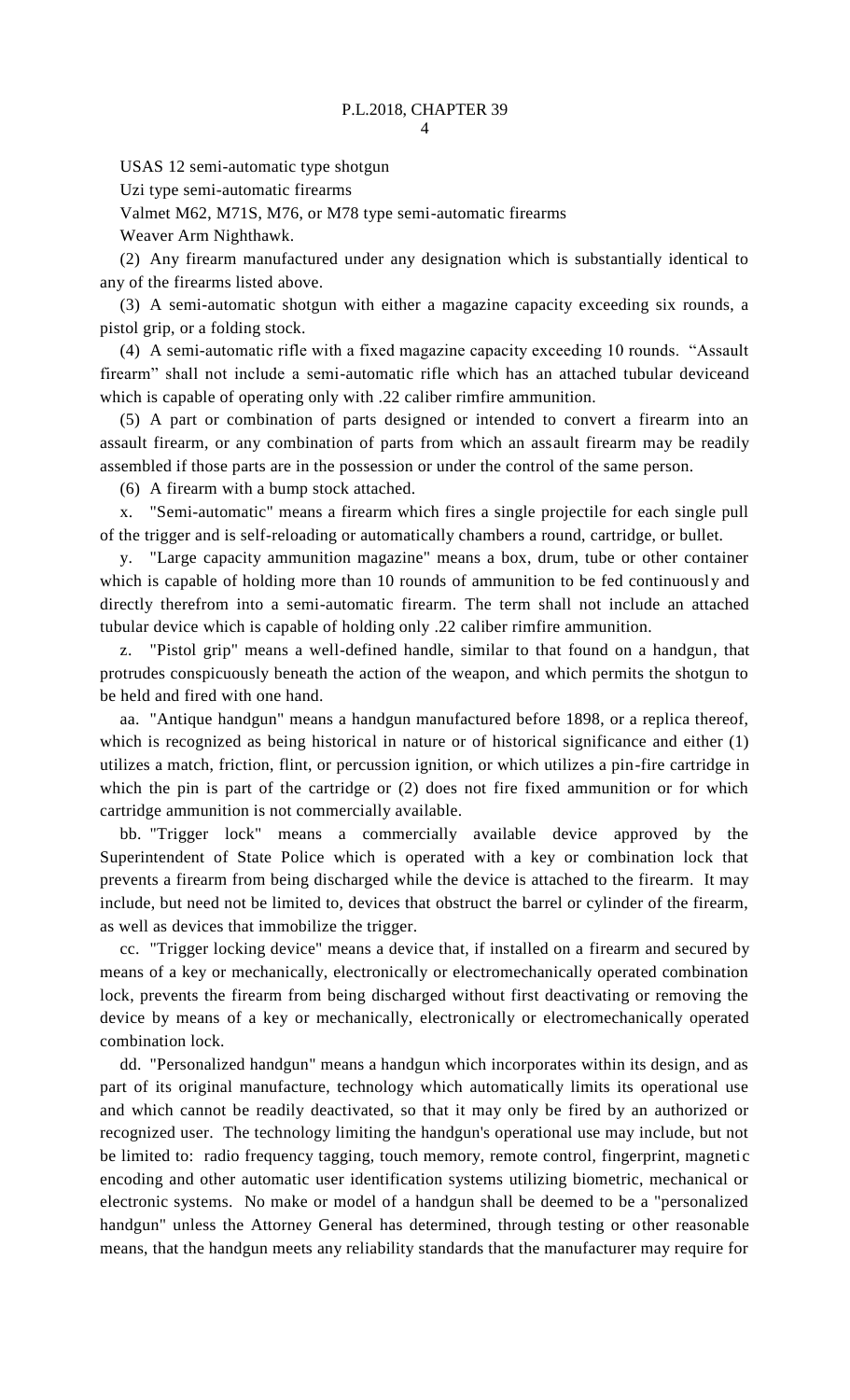its commercially available handguns that are not personalized or, if the manufacturer has no such reliability standards, the handgun meets the reliability standards generally used in the industry for commercially available handguns.

ee. "Bump stock" means any device or instrument for a firearm that increases the rate of fire achievable with the firearm by using energy from the recoil of the firearm to generate a reciprocating action that facilitates repeated activation of the trigger.

ff. "Trigger crank" means any device or instrument to be attached to a firearm that repeatedly activates the trigger of the firearm through the use of a lever or other part that is turned in a circular motion; provided, however, the term shall not include any weapon initially designed and manufactured to fire through the use of a crank or lever.

gg. "Armor piercing ammunition" means: (1) a projectile or projectile core which may be used in a handgun and is constructed entirely, excluding the presence of traces of other substances, from one or a combination of tungsten alloys, steel, iron, brass, bronze, beryllium copper, or depleted uranium; or (2) a full jacketed projectile larger than .22 caliber designed and intended for use in a handgun and whose jacket has a weight of more than 25 percent of the total weight of the projectile. "Armor piercing ammunition" shall not include shotgun shot required by federal or State environmental or game regulations for hunting purposes, a frangible projectile designed for target shooting, a projectile which the United States Attorney General finds is primarily intended to be used for sporting purposes, or any other projectile or projectile core which the United States Attorney General finds is intended to be used for industrial purposes, including a charge used in an oil gas well perforating device.

2. N.J.S.2C:39-3 is amended to read as follows:

Prohibited weapons and devices.

2C:39-3. Prohibited Weapons and Devices.

a. Destructive devices. Any person who knowingly has in his possession any destructive device is guilty of a crime of the third degree.

b. Sawed-off shotguns. Any person who knowingly has in his possession any sawed-off shotgun is guilty of a crime of the third degree.

c. Silencers. Any person who knowingly has in his possession any firearm silencer is guilty of a crime of the fourth degree.

d. Defaced firearms. Any person who knowingly has in his possession any firearm which has been defaced, except an antique firearm or an antique handgun, is guilty of a crime of the fourth degree.

e. Certain weapons. Any person who knowingly has in his possession any gravity knife, switchblade knife, dagger, dirk, stiletto, billy, blackjack, metal knuckle, sandclub, slingshot, cestus or similar leather band studded with metal filings or razor blades imbedded in wood, ballistic knife, without any explainable lawful purpose, is guilty of a crime of the fourth degree.

f. Dum-dum or armor piercing ammunition. (1) Any person, other than a law enforcement officer or persons engaged in activities pursuant to subsection f. of N.J.S.2C:39- 6, who knowingly has in his possession any hollow nose or dum-dum bullet, or (2) any person, other than a collector of firearms or ammunition as curios or relics as defined in Title 18, United States Code, section 921 (a) (13) and has in his possession a valid Collector of Curios and Relics License issued by the Bureau of Alcohol, Tobacco, Firearms, and Explosives, who knowingly has in his possession any armor piercing ammunition as defined in subsection gg. of N.J.S.2C:39-1 is guilty of a crime of the fourth degree. For purposes of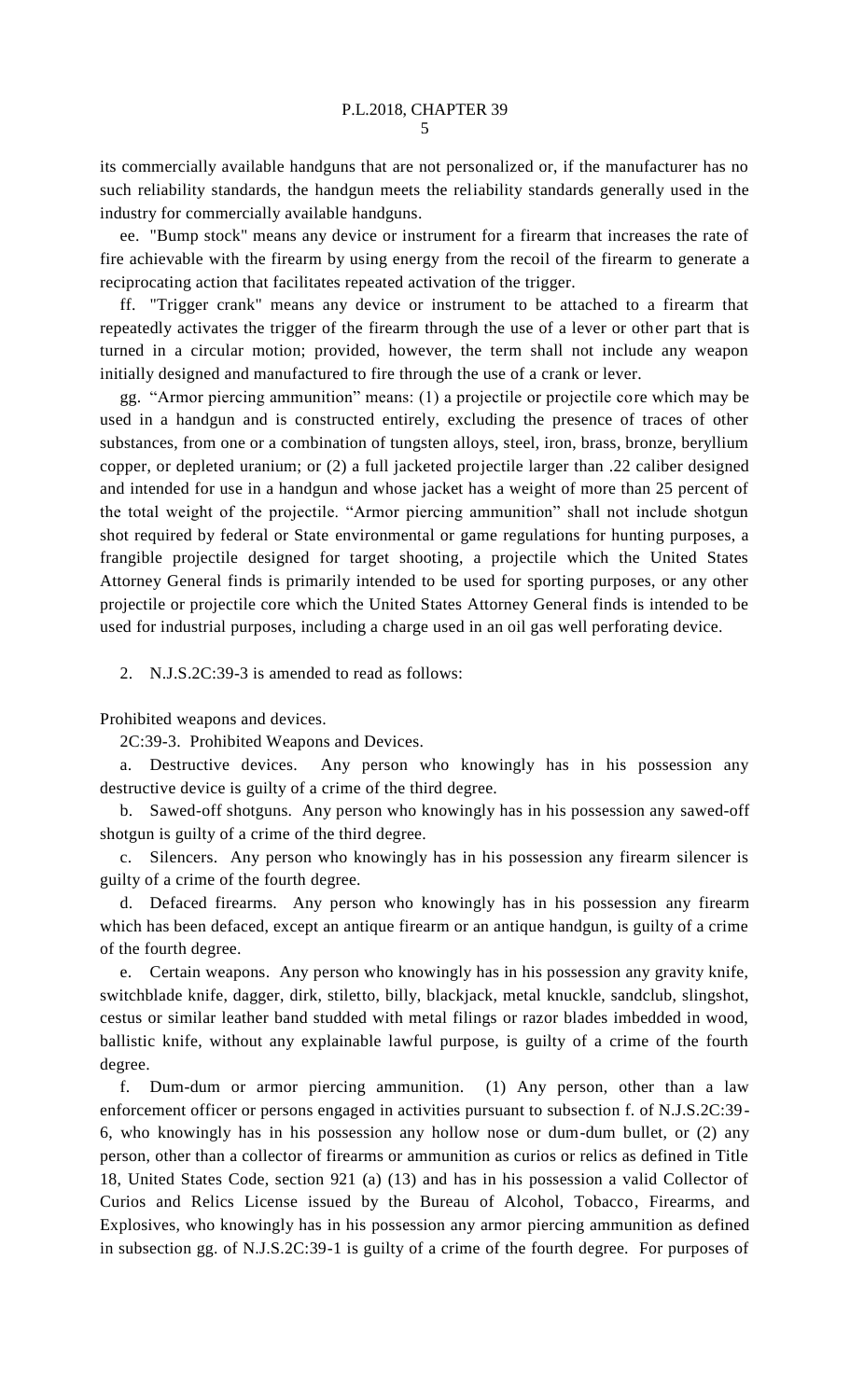this section, a collector may possess not more than three examples of each distinctive variation of the ammunition described above. A distinctive variation includes a different head stamp, composition, design, or color.

g. Exceptions. (1) Nothing in subsection a., b., c., d., e., f., j. or k. of this section shall apply to any member of the Armed Forces of the United States or the National Guard, or except as otherwise provided, to any law enforcement officer while actually on duty or traveling to or from an authorized place of duty, provided that his possession of the prohibited weapon or device has been duly authorized under the applicable laws, regulations or military or law enforcement orders.

Nothing in subsection h. of this section shall apply to any law enforcement officer who is exempted from the provisions of that subsection by the Attorney General. Nothing in this section shall apply to the possession of any weapon or device by a law enforcement officer who has confiscated, seized or otherwise taken possession of said weapon or device as evidence of the commission of a crime or because he believed it to be possessed illegally by the person from whom it was taken, provided that said law enforcement officer promptly notifies his superiors of his possession of such prohibited weapon or device.

(2) a. Nothing in subsection f. (1) shall be construed to prevent a person from keeping such ammunition at his dwelling, premises or other land owned or possessed by him, or from carrying such ammunition from the place of purchase to said dwelling or land, nor shall subsection f. (1) be construed to prevent any licensed retail or wholesale firearms dealer from possessing such ammunition at its licensed premises, provided that the seller of any such ammunition shall maintain a record of the name, age and place of residence of any purchaser who is not a licensed dealer, together with the date of sale and quantity of ammunition sold.

b. Nothing in subsection f.(1) shall be construed to prevent a designated employee or designated licensed agent for a nuclear power plant under the license of the Nuclear Regulatory Commission from possessing hollow nose ammunition while in the actual performance of his official duties, if the federal licensee certifies that the designated employee or designated licensed agent is assigned to perform site protection, guard, armed response or armed escort duties and is appropriately trained and qualified, as prescribed by federal regulation, to perform those duties.

(3) Nothing in paragraph (2) of subsection f. or in subsection j. shall be construed to prevent any licensed retail or wholesale firearms dealer from possessing that ammunition or large capacity ammunition magazine at its licensed premises for sale or disposition to another licensed dealer, the Armed Forces of the United States or the National Guard, or to a law enforcement agency, provided that the seller maintains a record of any sale or disposition to a law enforcement agency. The record shall include the name of the purchasing agency, together with written authorization of the chief of police or highest ranking official of the agency, the name and rank of the purchasing law enforcement officer, if applicable, and the date, time and amount of ammunition sold or otherwise disposed. A copy of this record shall be forwarded by the seller to the Superintendent of the Division of State Police within 48 hours of the sale or disposition.

(4) Nothing in subsection a. of this section shall be construed to apply to antique cannons as exempted in subsection d. of N.J.S.2C:39-6.

(5) Nothing in subsection c. of this section shall be construed to apply to any person who is specifically identified in a special deer management permit issued by the Division of Fish and Wildlife to utilize a firearm silencer as part of an alternative deer control method implemented in accordance with a special deer management permit issued pursuant to section 4 of P.L.2000, c.46 (C.23:4-42.6), while the person is in the actual performance of the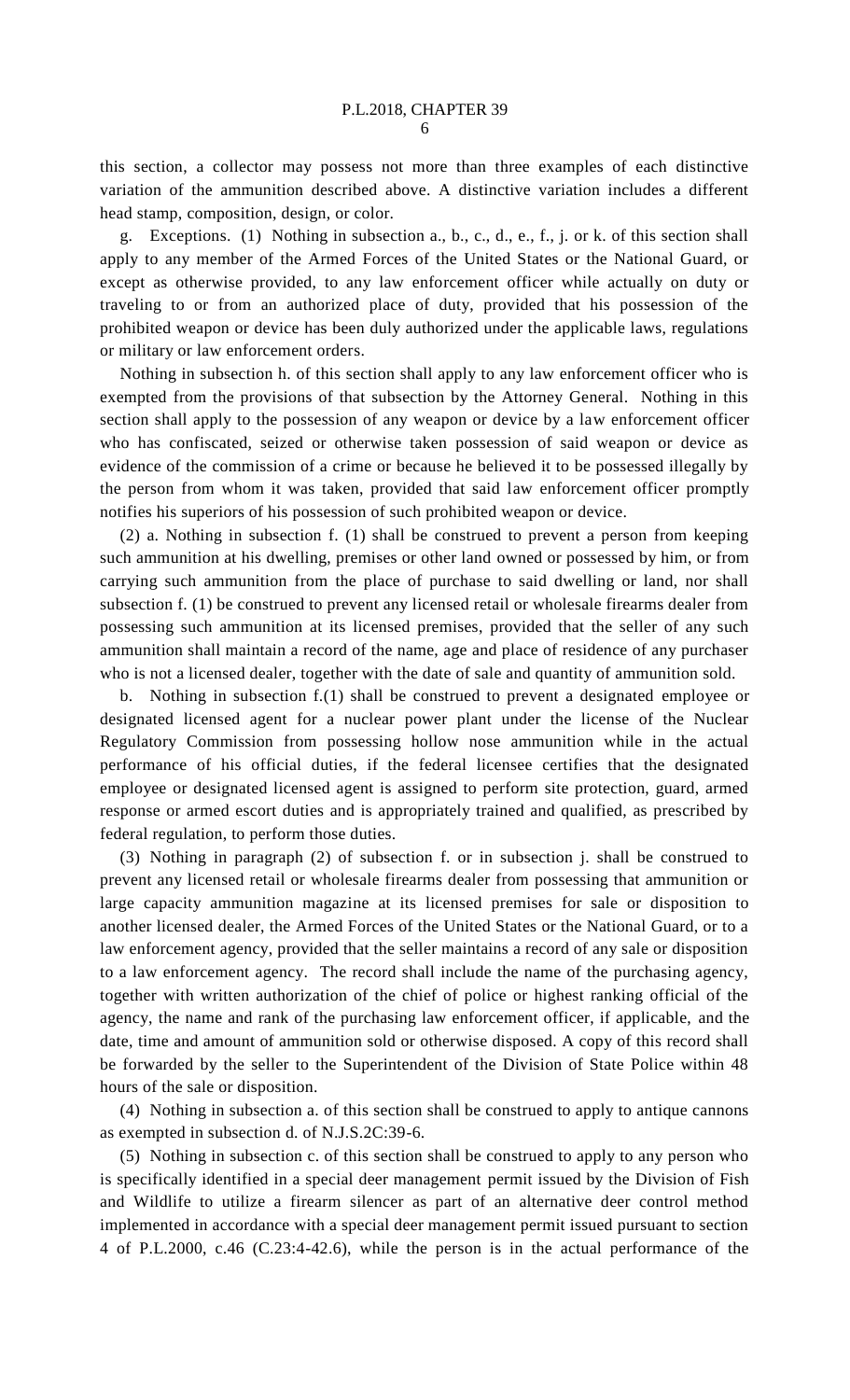permitted alternative deer control method and while going to and from the place where the permitted alternative deer control method is being utilized. This exception shall not, however, otherwise apply to any person to authorize the purchase or possession of a firearm silencer.

h. Stun guns. Any person who knowingly has in his possession any stun gun is guilty of a crime of the fourth degree.

i. Nothing in subsection e. of this section shall be construed to prevent any guard in the employ of a private security company, who is licensed to carry a firearm, from the possession of a nightstick when in the actual performance of his official duties, provided that he has satisfactorily completed a training course approved by the Police Training Commission in the use of a nightstick.

j. Any person who knowingly has in his possession a large capacity ammunition magazine is guilty of a crime of the fourth degree unless the person has registered:

(1) an assault firearm pursuant to section 11 of P.L.1990, c.32 (C.2C:58-12) and the magazine is maintained and used in connection with participation in competitive shooting matches sanctioned by the Director of Civilian Marksmanship of the United States Department of the Army; or

(2) a firearm with a fixed magazine capacity or detachable magazine capable of holding up to 15 rounds pursuant to section 7 of P.L.2018, c.39 (C.2C:39-20).

k. Handcuffs. Any person who knowingly has in his possession handcuffs as defined in P.L.1991, c.437 (C.2C:39-9.2), under circumstances not manifestly appropriate for such lawful uses as handcuffs may have, is guilty of a disorderly persons offense. A law enforcement officer shall confiscate handcuffs possessed in violation of the law.

l. Bump stock or trigger crank. Any person who knowingly possesses a bump stock as defined in subsection ee. of N.J.S.2C:39-1 or a trigger crank as defined in subsection ff. of N.J.S.2C:39-1, regardless of whether the person is in possession of a firearm, is guilty of a crime of the third degree.

Notwithstanding the provisions of N.J.S.2C:1-8 or any other provision of law, a conviction arising out of this subsection shall not merge with a conviction for possessing an assault firearm in violation of subsection f. of N.J.S.2C:39-5 or a machine gun in violation of subsection a. of N.J.S.2C:39-5 and a separate sentence shall be imposed upon each conviction. Notwithstanding the provisions of N.J.S.2C:44-5 or any other provisions of law, the sentence imposed pursuant to this subsection shall be served consecutively to that imposed for unlawfully possessing an assault firearm in violation of subsection f. of N.J.S.2C:39-5.

C.2C:39-17 Retired law enforcement officers permitted to possess, carry certain ammunition.

3. Notwithstanding the provisions of subsection j. of N.J.S.2C:39-3, a retired law enforcement officer who is authorized to possess and carry a handgun pursuant to subsection l. of N.J.S.2C:39-6 may possess and carry a large capacity ammunition magazine which is capable of holding up to 15 rounds of ammunition that can be fed continuously and directly into a semi-automatic handgun.

C.2C:39-18 Inapplicability.

4. The provisions of P.L.2018, c.39 (C.2C:39-17 et al.) shall not apply to the possession of a large capacity ammunition magazine solely used as a prop for a motion picture, television, or video production, provided the large capacity ammunition magazine has been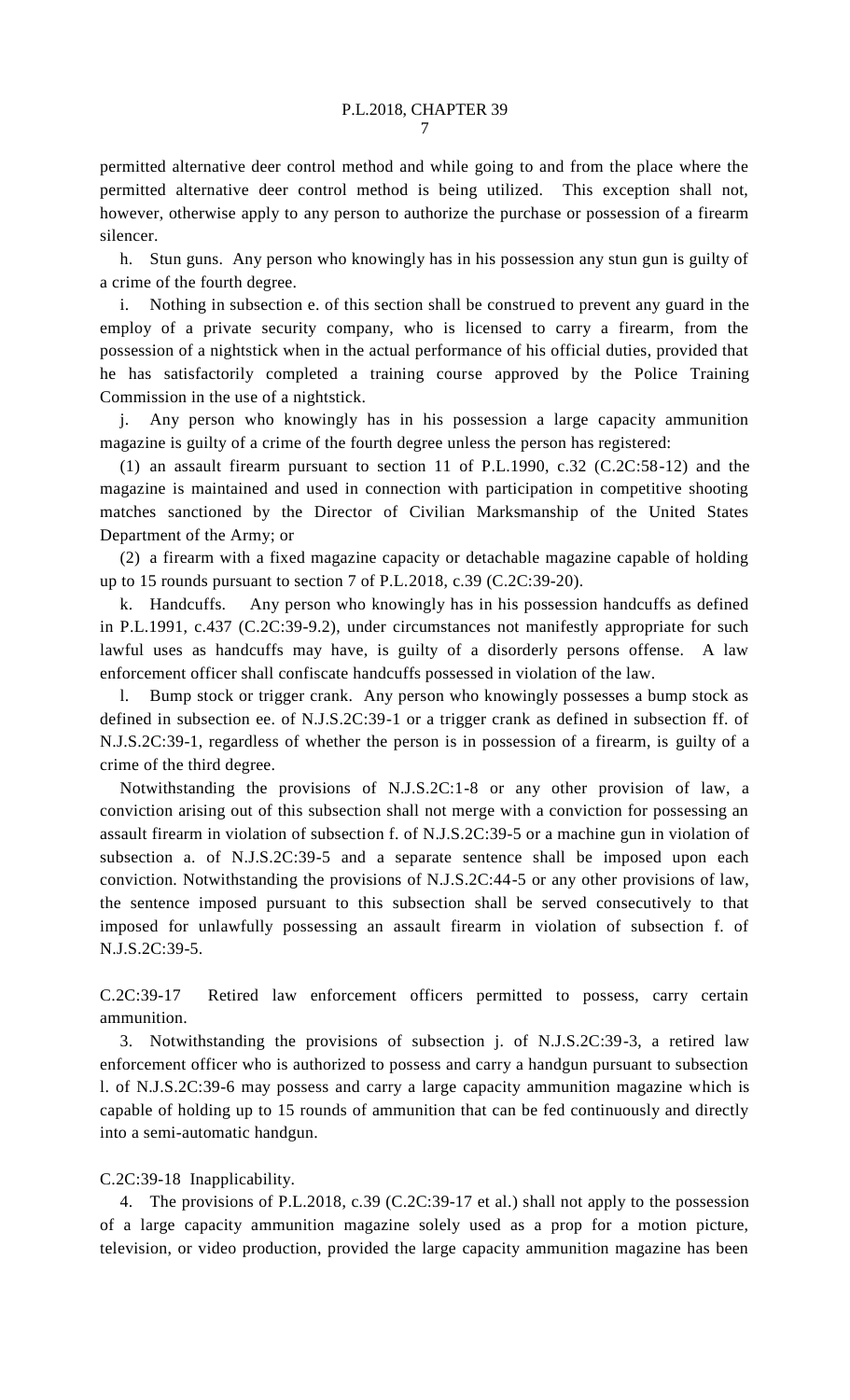reconfigured to fire blank ammunition and remains under the control of a federal firearms license holder.

C.2C:39-19 Regulations relative to certain current owners of automatic rifles.

5. Except as provided in section 7 of P.L.2018, c.39 (C.2C:39-20), a person who legally owns a semi-automatic rifle with a fixed magazine capacity exceeding 10 rounds or a large capacity ammunition magazine as defined under subsection y. of N.J.S.2C:39-1 which is capable of holding more than 10 rounds of ammunition on the effective date of P.L.2018, c.39 (C.2C:39-17 et al.) may retain possession of that rifle or magazine for a period not to exceed 180 days after the effective date of this act. During this time period, the owner of the semi-automatic rifle or magazine shall:

a. Transfer the semi-automatic rifle or magazine to any person or firm lawfully entitled to own or possess that firearm or magazine;

b. Render the semi-automatic rifle or magazine inoperable or permanently modify a large capacity ammunition magazine to accept 10 rounds or less; or

c. Voluntarily surrender the semi-automatic rifle or magazine pursuant to the provisions of N.J.S.2C:39-12.

6. N.J.S.2C:39-12 is amended to read as follows:

Voluntary surrender.

2C:39-12. No person shall be convicted of an offense under this chapter for possessing any firearms, weapons, destructive devices, large capacity ammunition magazines, silencers or explosives, if after giving written notice of his intention to do so, including the proposed date and time of surrender, he voluntarily surrendered the weapon, device, instrument or substance in question to the superintendent or to the chief of police in the municipality in which he resides, provided that the required notice is received by the superintendent or chief of police before any charges have been made or complaints filed against such person for the unlawful possession of the weapon, device, instrument or substance in question and before any investigation has been commenced by any law enforcement agency concerning the unlawful possession. Nothing in this section shall be construed as granting immunity from prosecution for any crime or offense except that of the unlawful possession of such weapons, devices, instruments or substances surrendered as herein provided.

C.2C:39-20 Registration of certain firearms.

7. a. A person who legally owns a firearm as set forth in paragraph (1) or (2) of this subsection prior to the effective date of P.L.2018, c.39 (C.2C:39-17 et al.) shall register that firearm within one year from the effective date:

(1) a firearm with a fixed magazine capacity holding up to 15 rounds which is incapable of being modified to accommodate 10 or less rounds; or

(2) a firearm which only accepts a detachable magazine with a capacity of up to 15 rounds which is incapable of being modified to accommodate 10 or less rounds.

b. In order to register the firearm pursuant to subsection a. of this section, the owner shall:

(1) complete a registration statement, in the form to be prescribed by the Superintendent of the State Police; and

(2) produce for inspection a valid firearms purchaser identification card, permit to carry a handgun, or permit to purchase a handgun.